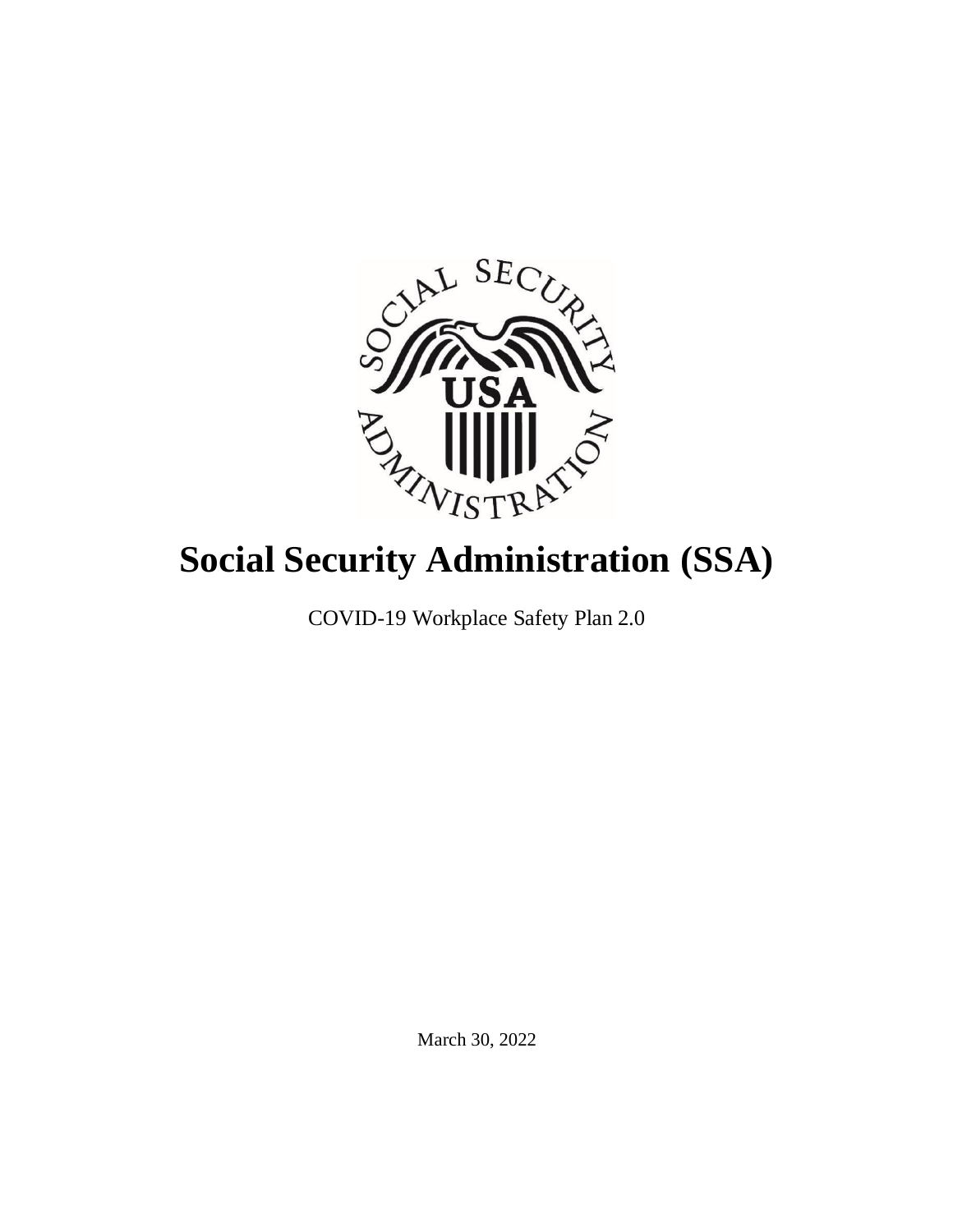# Contents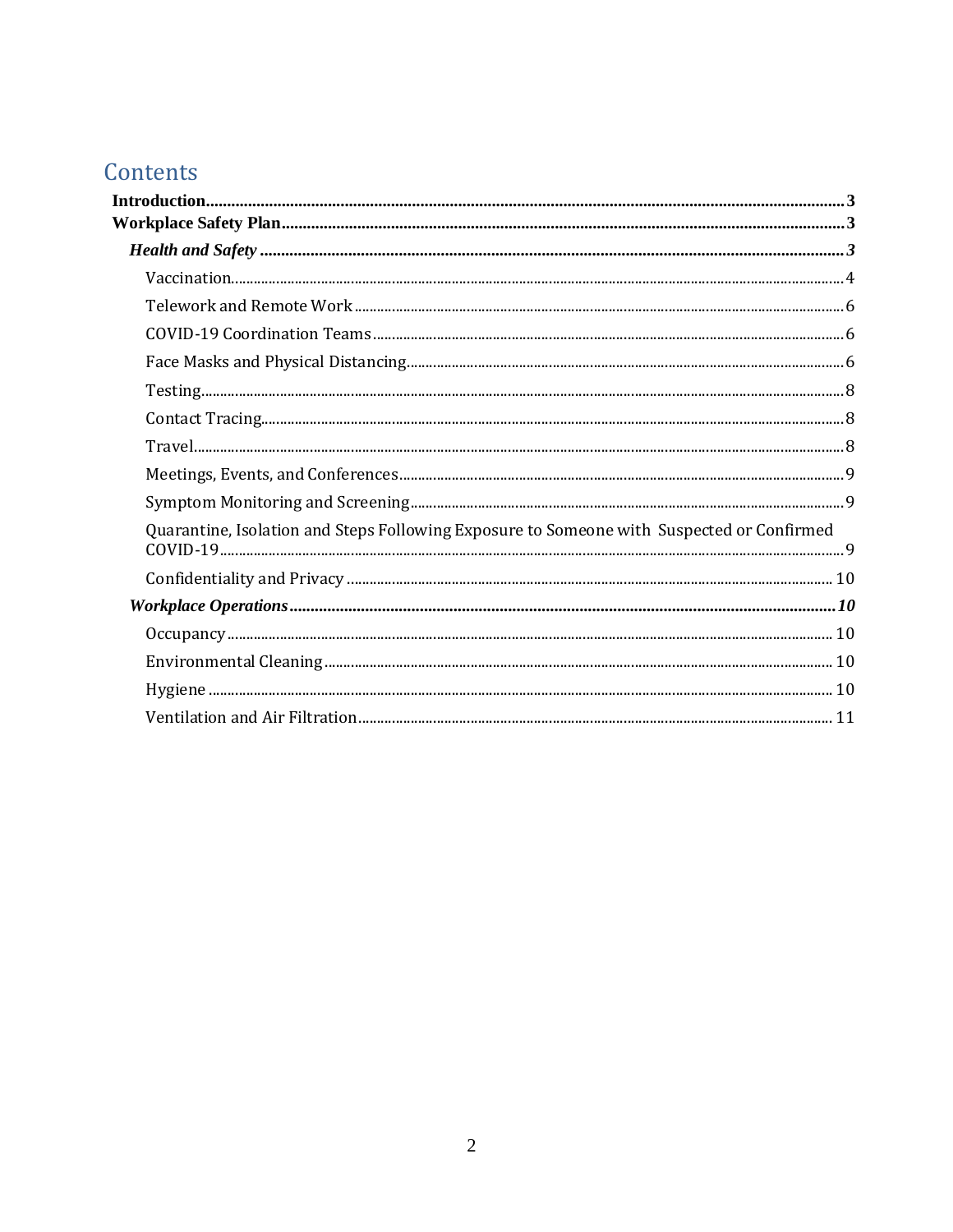# <span id="page-2-0"></span>**Introduction**

We are updating the October 26, 2021 Workplace Safety Plan (WSP) to incorporate the latest guidance from the [Centers for Disease Control and Prevention \(CDC\)](https://www.cdc.gov/coronavirus/2019-ncov/index.html) and the Occupational Safety and Health Administration (OSHA) on [protecting workers.](https://www.osha.gov/coronavirus/safework) This update—WSP 2.0 complies with the Office of Management and Budget (OMB) Memorandum M-21-15*, [Safer](https://www.whitehouse.gov/wp-content/uploads/2021/01/M-21-15.pdf) [Federal Workplace: Agency Model Safety Principles](https://www.whitehouse.gov/wp-content/uploads/2021/01/M-21-15.pdf)* [\(last updated September 13, 2021\)](https://www.saferfederalworkforce.gov/downloads/updates%20to%20model%20safety%20principles%209.13.21.pdf) as modified by OMB Memorandum M-21-25, *[Integrating Planning for A Safe Increased Return of](https://www.whitehouse.gov/wp-content/uploads/2021/06/M-21-25.pdf) [Federal Employees and Work Environment](https://www.whitehouse.gov/wp-content/uploads/2021/06/M-21-25.pdf)*, and [the President's Executive Order \(](https://www.whitehouse.gov/briefing-room/presidential-actions/2021/01/20/executive-order-protecting-the-federal-workforce-and-requiring-mask-wearing/)EO) 13991, *Protecting the Federal Workforce and Requiring [Mask-Wearing](https://www.govinfo.gov/content/pkg/DCPD-202100060/pdf/DCPD-202100060.pdf)*. We will comply with all applicable court orders, including by following relevant OMB and Safer Federal Workforce Task Force [guidance](https://www.saferfederalworkforce.gov/contractors/) on EO 14042 Ensuring Adequate COVID Safety Protocols for Federal Contractors and [guidance](https://www.saferfederalworkforce.gov/downloads/FAQs_compliance_injunction_EO%2014043_20220124.pdf) on EO 14043, Requiring Coronavirus Disease 2019 Vaccination for Federal Employees.

As noted in the October 26, 2021 WSP, this plan is a living document, which we update to align with the most current CDC and OMB updates and mission needs. Additionally, we will continue to communicate updates to our employees via Commissioner Broadcasts or our Human Resources Internal Communications (HRIC) and to the public [on our website.](https://www.ssa.gov/coronavirus/) This update is being implemented upon satisfaction of applicable labor obligations with labor unions representing our employees. We respect the important role of our labor unions and are committed to communicating regularly with employee representatives on workplace safety matters. We will also continue to consult with our stakeholders including Congress, and advocates, as appropriate.

For additional details on our COVID-19 pandemic policies, employees and managers may visit our [internal COVID-19 website, which includes Frequently Asked Questions \(FAQ\) for](http://personnel.ba.ssa.gov/ope/medical/default.htm) [managers and employees.](http://personnel.ba.ssa.gov/ope/medical/default.htm) The public can find detailed information about how we are operating during the pandemic by visiting our [COVID-19 webpage.](https://www.ssa.gov/coronavirus)

# <span id="page-2-1"></span>**Workplace Safety Plan**

# <span id="page-2-2"></span>**Health and Safety**

We communicate all safety policies to employees via email, and managers remind employees of these policies during regularly scheduled staff meetings. We maintain a COVID-19 intranet site with Frequently Asked Questions (FAQ) for managers and employees. Signage explaining our safety measures are prominently displayed in all buildings used by our employees, visitors, and onsite contractor staff. We explain our safety policies when we arrange appointments with members of the public. Our plan is available to the public on [our website.](https://www.ssa.gov/open/plans/) Security guards will ensure the public complies with posted safety measures. We have communicated our safety measures to contractors via email and in updated contract language.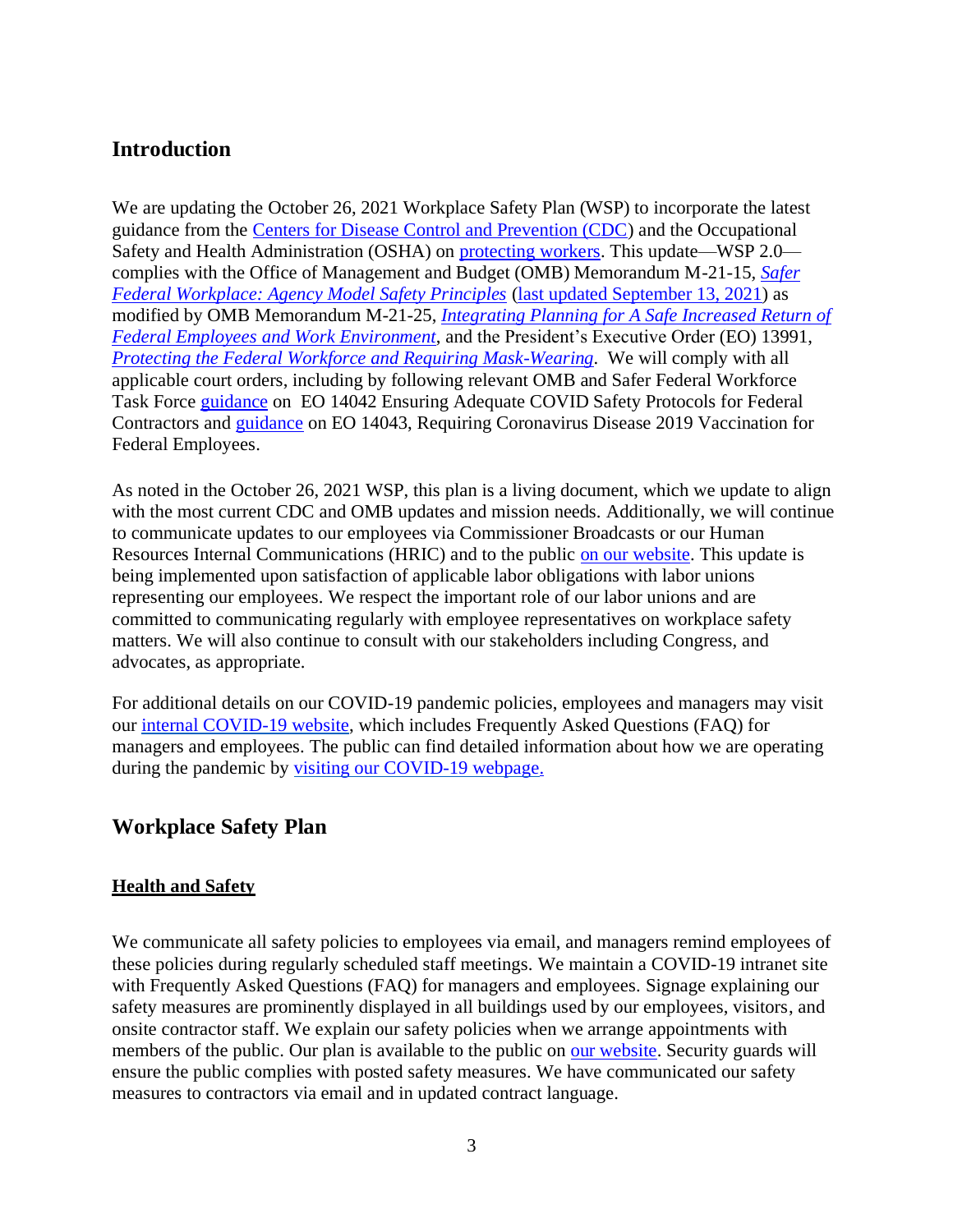# <span id="page-3-0"></span>*Vaccination*

To ensure compliance with a preliminary nationwide injunction prohibiting implementation and enforcement of the vaccination requirement for the Federal workforce, see Human Resources Internal Communication (HRIC) issued January 24, 2022: [Federal Employee](https://eis.ba.ssa.gov/dashboard/news/hr-internal-communications/2022-01-24_post_1.html)  COVID-19 Vaccination Mandate - [Update | Employee Dashboard \(ssa.gov\),](https://eis.ba.ssa.gov/dashboard/news/hr-internal-communications/2022-01-24_post_1.html) the agency will take no action to implement or enforce COVID-19 vaccination at this time. However, employees may be asked for their vaccination status documentation and should follow all the safety protocols for the unvaccinated if they do not provide documentation of being vaccinated.

# *Employees*

Safety protocol guidance issued by the Safer Federal [Workforce](https://www.saferfederalworkforce.gov/faq/vaccinations/) Task Force applies to all employees. Employees must provide documentation of being [fully vaccinated](https://www.cdc.gov/coronavirus/2019-ncov/vaccines/fully-vaccinated.html) or will be considered unvaccinated for the purposes of agency safety protocols. In the Human [Resources](https://eis.ba.ssa.gov/dashboard/news/hr-internal-communications/2021-09-27_post_1.html) Internal [Communications](https://eis.ba.ssa.gov/dashboard/news/hr-internal-communications/2021-09-27_post_1.html) and the agency's [Vaccination Status Portal,](https://ssaprod.servicenowservices.com/vaxx?id=vaxx_index) employees receive detailed information about how to document their vaccination status, including the Privacy Act requirements and the requirement to certify under penalty of perjury that the information they submit is true and correct.

The agency grants leave-eligible employees up to 4 hours of administrative leave per dose, including for a booster, or to accompany a family member (as defined in OPM's leave regulations, see 5 CFR 630.201) who is receiving any COVID-19 vaccination dose.

- The agency grants leave-eligible employees up to four hours of administrative leave per dose—for example, up to a total of twelve hours of leave for a family member receiving three doses—for each family member the employee accompanies.
- If an employee needs to spend less time accompanying a family member who is receiving the COVID-19 vaccine, the agency grants only the needed amount of administrative leave.
- Employees should obtain advance approval from their supervisor before being permitted to use administrative leave for COVID-19 vaccination purposes.
- Employees are not credited with administrative leave or overtime work for time spent outside their tour of duty helping a family member get vaccinated.
- This policy applies to covered vaccinations received after July 29, 2021.

The agency grants up to 2 workdays of administrative leave if an employee has an adverse reaction to any COVID-19 vaccination dose that prevents the employee from working (i.e., no more than 2 workdays for reactions associated with a single dose). The employee may take other appropriate leave (e.g., sick leave) to cover any additional absence.

IMPORTANT: All previously submitted exceptions to the COVID-19 vaccination requirement will be held in abeyance. Managers should notify employees with pending exception requests that implementation or enforcement of the COVID-19 vaccination requirement pursuant to EO 14043 is currently enjoined and that an exception request therefore is not necessary so long as the nationwide injunction is in place.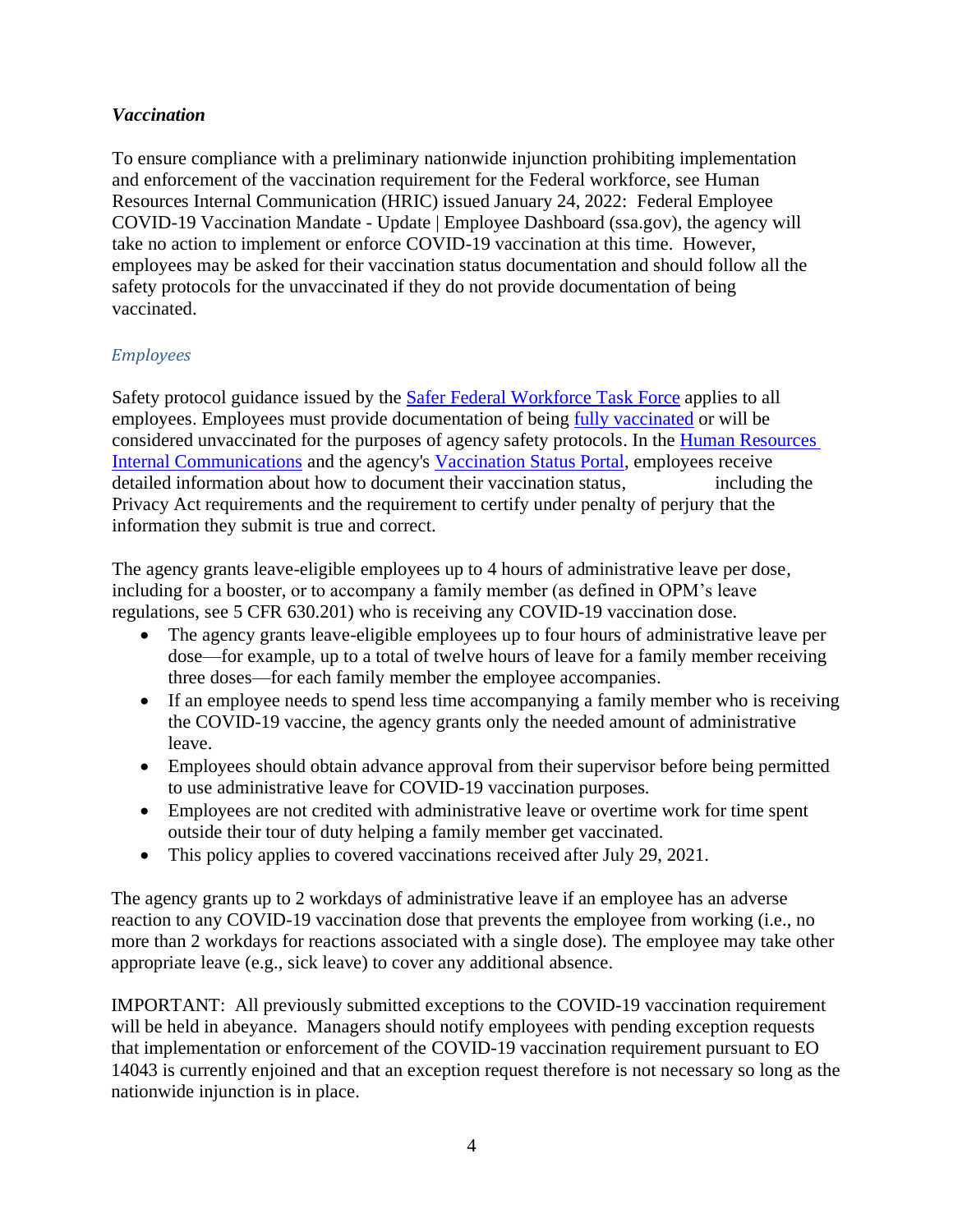#### *Vaccination for New Employees*

New employees should be prepared to provide vaccination documentation as soon as their first day of employment. Employees who do not provide documentation will be considered unvaccinated for the purpose of safety protocols.

#### *Contractors*

Given the different safety protocols for individuals who are fully vaccinated and those who are not fully vaccinated, SSA will ask about the vaccination status of onsite contractor employees who are not yet contractually required to be vaccinated. These contractor employees must attest to the truthfulness of the response they provide. For contractor employees not yet subject to a contractual requirement to be vaccinated, SSA has provided contractors with electronic access to complete the [Certification of Vaccination](https://www.saferfederalworkforce.gov/downloads/CertificationVaccinationPRAv7.pdf) [form](https://www.saferfederalworkforce.gov/downloads/CertificationVaccinationPRAv7.pdf) prior to arrival at an SSA facility. When a contractor employee discloses that they are not fully vaccinated or declines to provide information on their vaccination status, SSA will treat that individual as not fully vaccinated for purposes of implementing safety measures, including with respect to mask wearing and physical distancing.

Onsite contractor employees who are not fully vaccinated, or who decline to provide information about their vaccination status, must provide proof of a negative COVID-19 result from an FDA-approved test within the 3 days prior to entering an SSA facility. Contractor employees who do not attest to being fully vaccinated (or who decline to respond to an attestation request), and who lack the required negative test result, will not be permitted into the facility. Contractor employees who are not fully vaccinated, and who are admitted to an SSA facility, must follow the safety protocols described in the "Face Mask and Physical Distancing" section listed below.

#### *Visitors*

Given the different safety protocols for individuals who are fully vaccinated and those who are not fully vaccinated, SSA will ask about the vaccination status of visitors to SSA facilities who are not seeking a public service or benefit. Individuals must attest to the truthfulness of the response they provide. SSA provides visitors with the [Certification of Vaccination form](https://www.saferfederalworkforce.gov/downloads/CertificationVaccinationPRAv7.pdf) when they enter an SSA facility.

Visitors to SSA facilities who are not fully vaccinated or who decline to provide information about their vaccination status must provide proof of a negative COVID-19 test within the 3 days prior to entering an SSA facility. Visitors who do not attest to being fully vaccinated or who decline to respond, and who lack the required negative test result, will not be permitted into the facility. Visitors who are not fully vaccinated, and who are admitted to an SSA facility, must follow the safety protocols described in the "Face Mask and Physical Distancing" section listed below.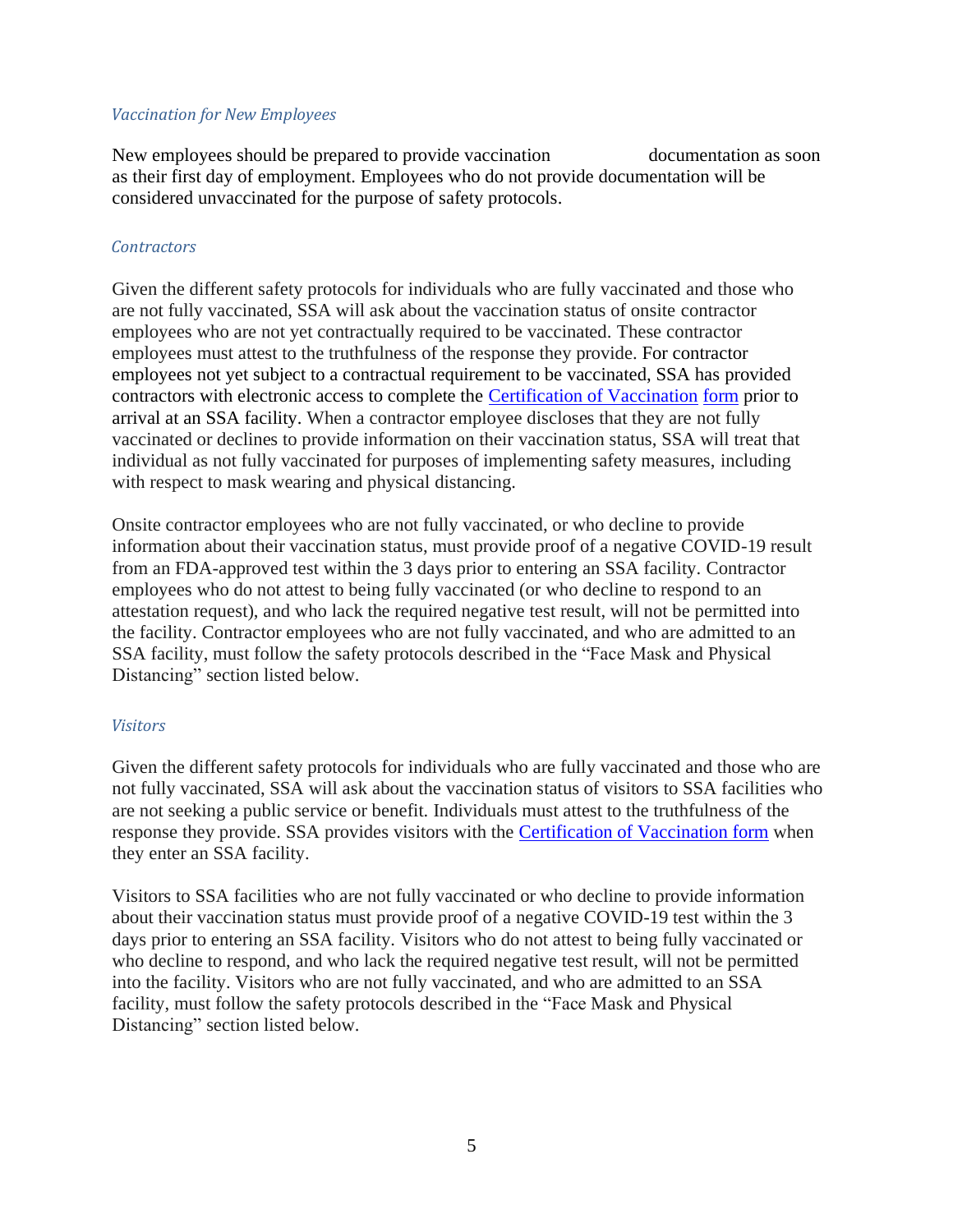#### *Individuals seeking a public service or benefit (and their companions)*

Requirements related to vaccination status, and COVID-19 testing and results, do not apply to members of the public entering an SSA facility to obtain a public service or benefit, including Social Security field offices and hearings offices. If they are not fully vaccinated, these individuals must comply with all relevant CDC guidance, including wearing a mask and physically distancing from other people.

#### <span id="page-5-0"></span>*Telework and Remote Work*

SSA will utilize telework consistent with agency policies as articulated in the **Personnel Policy** [Manual,](http://personnel.ba.ssa.gov/ope/pmisps/virtuallib/S650_1.html) and applicable collective bargaining agreements. Onsite work includes both portable and non-portable workloads.

#### <span id="page-5-1"></span>*COVID-19 Coordination Teams*

The Office of the Commissioner will continue to provide oversight and coordination in accordance with OMB [M-21-15](https://www.whitehouse.gov/wp-content/uploads/2021/01/M-21-15.pdf) and OMB [M-21-25](https://www.whitehouse.gov/wp-content/uploads/2021/06/M-21-25.pdf) guidance. The COVID-19 Coordination Team is a cross-agency team consisting of executives and staff from human resources, medical, legal, program operations, facilities, and health and safety experts. The team will meet regularly as necessary to review compliance with agency COVID-19 workplace safety plans and protocols, consider potential revisions to agency COVID-19 workplace safety plans and protocols pursuant to guidance from the Safer Federal Workforce Task Force and the most up-to-date CDC guidelines, and evaluate any other operational needs related to COVID-19 workplace safety. The Team consults regularly with the Senior Procurement Executive and considers input from Facility Security Committees. We will continue to consult with experts in other agencies including the CDC and General Services Administration (GSA).

#### <span id="page-5-2"></span>*Face Masks and Physical Distancing*

All SSA employees, contractors, visitors, and members of the public will be required to wear masks, regardless of their asserted vaccination status, except where contrary to law or addressed under the relevant reentry MOU.

SSA will notify individuals of the following safety measures through signage in SSA facilities and on the SSA webpage.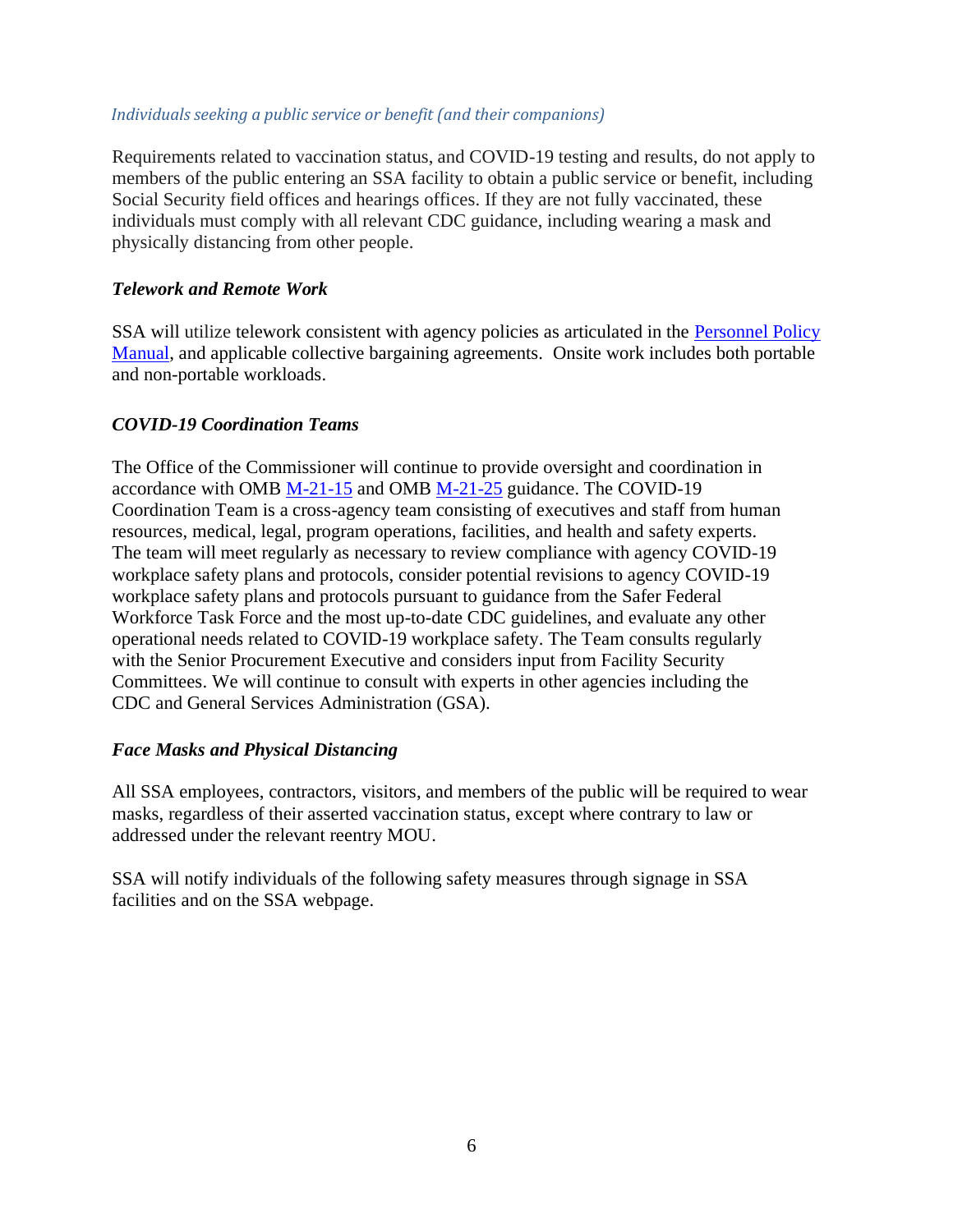#### *Vaccinated Individuals*

Fully vaccinated employees generally do not need to physically distance, except where required by Federal, State, local, Tribal, or territorial laws, rules, or regulations.

#### *Not Fully Vaccinated Individuals (or who decline to disclose vaccination status)*

Employees, contractor employees, and visitors, who are not fully vaccinated (or who decline to provide vaccination status) and all individuals seeking a public benefit or service who are admitted to an SSA facility must maintain a distance of at least six feet from others at all times and wear a mask, except where prohibited by Federal, State, local, Tribal, or territorial laws, rules, or regulations.

#### *Mask Guidelines*

For individuals who are required to wear a mask:

- Appropriate masks will be worn consistently and correctly (over mouth and nose). [CDC recommends](https://www.cdc.gov/coronavirus/2019-ncov/prevent-getting-sick/about-face-coverings.html) the following: disposable masks, masks that fit properly (snugly around the nose and chin with no large gaps around the sides of the face), masks made with breathable fabric (such as cotton), masks made with tightly woven fabric (i.e., fabrics that do not let light pass through when held up to a light source), masks with two or three layers, and masks with inner filter pockets. SSA will not allow novelty or non-protective masks, masks with ventilation valves, or face shields as a substitute for masks.
- SSA will provide exceptions consistent with CDC guidelines, including, but not limited to, when an individual is alone in an office with floor to ceiling walls and a closed door, or for a limited time when eating or drinking and maintaining distancing in accordance with CDC guidelines.

#### *Exceptions to the Face Mask Policy*

Exceptions to the face mask policy include visitors or individuals seeking a public benefit or service under 2 years old. When scheduling the appointment, if the visitor or individual seeking a public benefit or service is required to wear a face mask pursuant to agency protocols but reports being unable to wear a face mask, management will make alternative service plans (e.g., telephone service, contactless document drop off) and consult with the Medical Office (MO) for guidance, as necessary.

Masked individuals may be asked to lower their masks briefly for identification purposes in compliance with safety and security requirements.

If an employee reports being unable to wear a face mask due to a medical or religious reason, the manager will review the instructions in the management COVID-19 FAQ and engage in the reasonable accommodation process.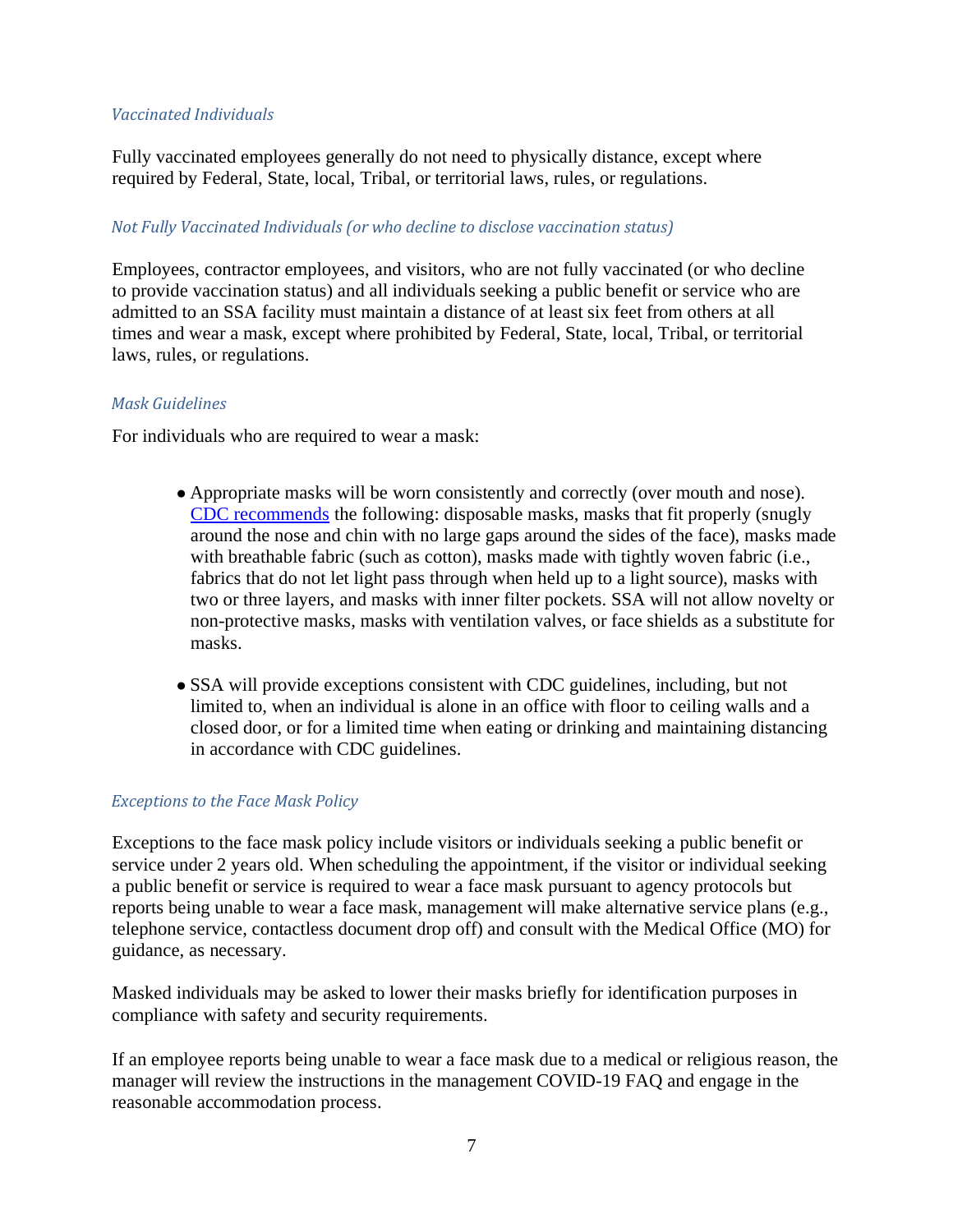# <span id="page-7-0"></span>*Testing*

After a workplace exposure, SSA will refer employees to [Community-based Testing Sites for](https://www.hhs.gov/coronavirus/community-based-testing-sites/index.html) [COVID-19](https://www.hhs.gov/coronavirus/community-based-testing-sites/index.html) for testing. Employees will be tested on duty time at no cost to the employee. Employees and contractor employees who are fully vaccinated and have had close contact with someone with suspected or confirmed COVID-19 will get tested 5-7 days after exposure, even if they do not have symptoms.

# <span id="page-7-1"></span>*Contact Tracing*

In coordination with the COVID-19 Coordination Team, our MO receives reports of possible inoffice exposures and directs management about next steps including enhanced cleaning and notifications, when applicable. The MO will continue to work with public health departments concerning contact tracing and will work with management to issue notifications, when appropriate. With any notification, we protect the confidentiality of personal medical information consistent with Federal, State, and local privacy and confidentiality laws and regulations.

# <span id="page-7-2"></span>*Travel*

SSA employees will adhere strictly to CDC [guidelines](https://www.cdc.gov/coronavirus/2019-ncov/travelers/index.html) before, during, and after travel.

The agency has made employees aware through a FAQ that official or personal travel may result in a mandatory quarantine before they are allowed to return to the workplace. Employees may be allowed to telework, provided with weather and safety leave if they traveled for official reasons and portable work is not available, or request personal leave if they traveled for personal reasons and portable work is not available. If an employee refuses to quarantine or refuses to take personal leave while under mandatory quarantine after personal travel, SSA may elect to bar the employee from the workplace for the safety of others.

For employees who are fully vaccinated, there are no Government-wide restrictions on travel (although internal [SSA travel](https://eis.ba.ssa.gov/ofpo/travel/travel.htm) policies still apply).

For employees who are not fully vaccinated or decline to provide information on their vaccination status, SSA will observe the following guidance, unless it is contrary to an accommodation to which an employee is legally entitled. Official domestic travel for such employees should be limited to only necessary mission-critical trips and must be approved by the employee's Deputy Commissioner. This authority is further delegable to Associate Commissioners and Regional Commissioners. International travel should also be avoided, if at all possible, unless it is mission critical, and must be approved by the Chief of Staff. The cost of testing required for official travel can be claimed in a travel voucher as a Miscellaneous Expense under agency travel policies.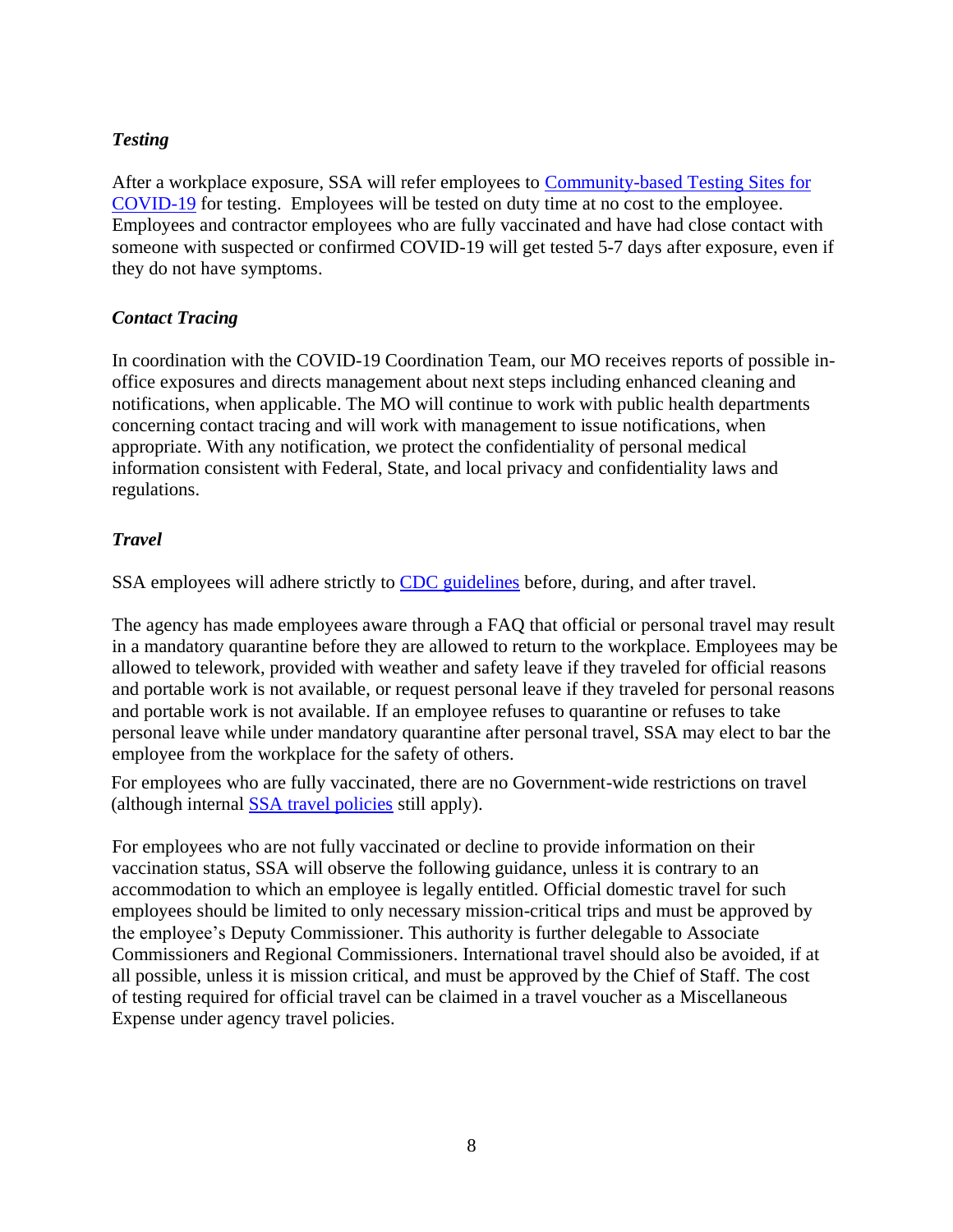#### <span id="page-8-0"></span>*Meetings, Events, and Conferences*

SSA will avoid hosting in-person meetings, conferences, or events that will be attended by more than 50 participants, unless the event is mission-critical for the public benefit (e.g., enumeration, disaster relief). When unavoidable, regardless of whether participants include members of the public, the Commissioner, in consultation with the COVID-19 Coordination Team, must approve the event. The Chief of Staff or designee must approve an SSA employee's attendance at a conference attended by more than 50 individuals.

In-person attendees at any meetings, conferences, and events hosted by SSA, regardless of size, must be asked to provide information about vaccination status. In requesting this information, SSA will comply with any applicable Federal laws, including requirements under the Privacy Act and the Paperwork Reduction Act. In-person attendees who are not fully vaccinated or decline to provide information about their vaccination status must provide proof of a negative COVID-19 test completed no later than the previous 3 days and comply with masking and physical distancing requirements for individuals who are not fully vaccinated consistent with the requirements for visitors in the Face Masks and Physical Distancing section above.

Individuals who fail to comply with these requirements may not be permitted to attend. Inperson attendees must wear a mask in public indoor settings regardless of vaccination status.

#### <span id="page-8-1"></span>*Symptom Monitoring and Screening*

If SSA employees, contractor employees, visitors, or individuals seeking a public service or benefit have [symptoms consistent with COVID-19,](https://www.cdc.gov/coronavirus/2019-ncov/symptoms-testing/symptoms.html) they will not enter an SSA facility. They will also be required to screen for exposures and comply with any CDC guidance related to quarantines or testing after travel.

SSA employees and contractor employees working onsite will regularly complete selfscreening. Visitors and individuals seeking a public service or benefit will be asked to follow posted signage to complete symptom screening before entering an SSA facility.

Any individual, regardless of vaccination status, who develops any symptoms consistent with COVID-19 during the workday must immediately isolate, notify a supervisor, and promptly leave the workplace. Supervisors may contact the MO for advice.

#### <span id="page-8-2"></span>*Quarantine, Isolation and Steps Following Exposure to Someone with Suspected or Confirmed COVID-19*

Any individual with a suspected or confirmed case of COVID-19 will be advised to isolate, pursuant to CDC guidelines.

Employees and contractor employees who have had a close contact with someone who has tested positive for COVID- 19 will follow [CDC](https://www.cdc.gov/coronavirus/2019-ncov/your-health/quarantine-isolation.html) and State, local, and Tribal guidance for quarantine.

If an employee is subject to isolation due to being infected with COVID-19 and is unable to telework, the employee may request personal leave (e.g., sick leave, annual leave, credit hours).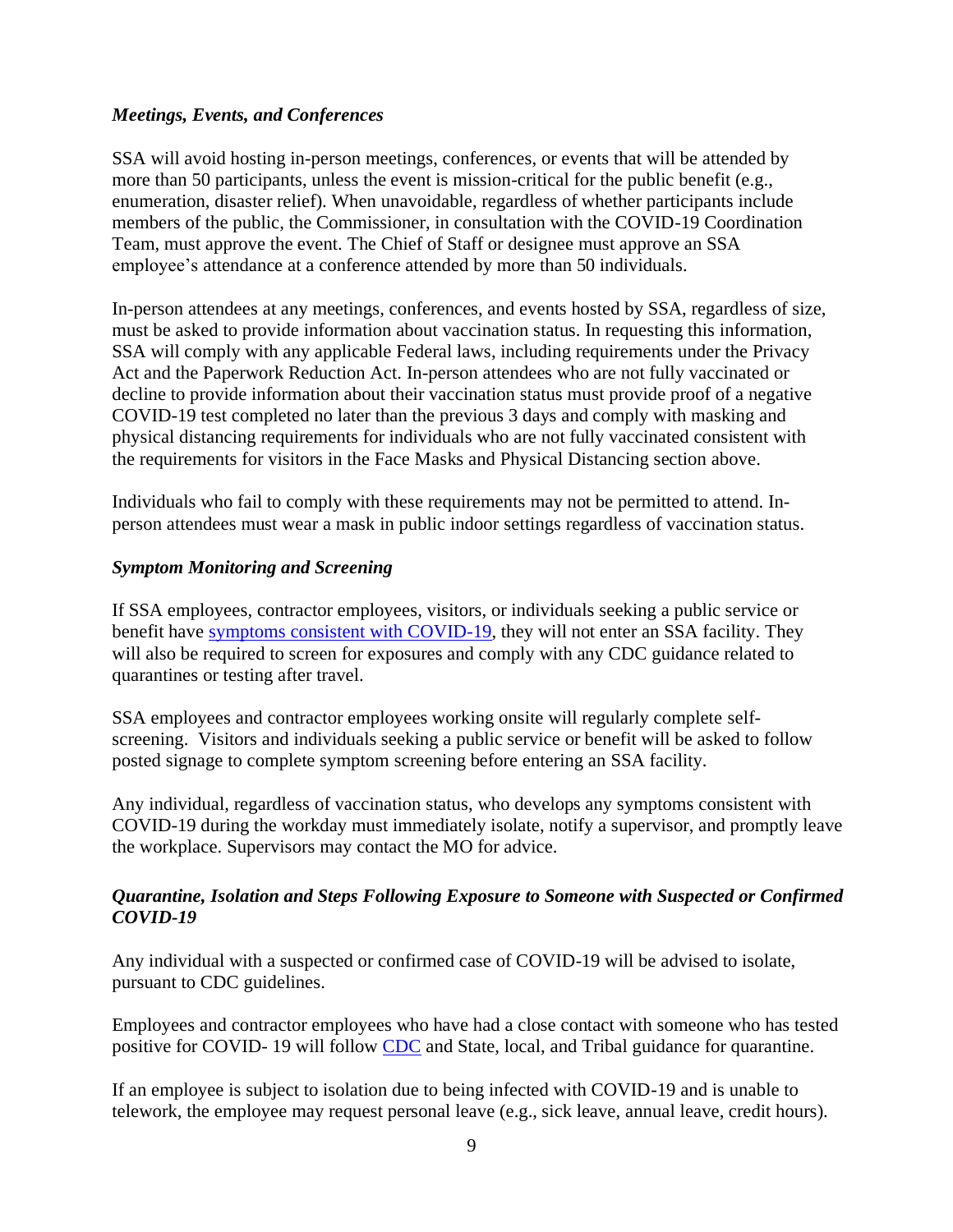# <span id="page-9-0"></span>*Confidentiality and Privacy*

All medical information collected from individuals, including vaccination information, test results, and any other information obtained as a result of testing and symptom monitoring, will be treated in accordance with applicable laws and policies on confidentiality, privacy, and the security of information technology. Positive tests will be recorded for the OSHA Illness and Injury Log when appropriate. Managers may consult the MO on questions about medical information or concerns. Questions about legal authority to share medical information internally or externally may be directed to Office of the General Counsel (OGC), Office of General Law. When submitting questions to the MO or OGC, managers must exclude identifying information about individuals unless the MO or OGC requests it.

#### <span id="page-9-1"></span>**Workplace Operations**

#### <span id="page-9-2"></span>*Occupancy*

SSA may establish occupancy limits for specific offices as a means of facilitating physical distancing, depending on factors like vaccination status, public access, and mission requirements.

# <span id="page-9-3"></span>*Environmental Cleaning*

SSA will ensure regular cleaning of common use, high-touch, and high-density spaces, such as lobbies, restrooms, elevators, and stairwells. Office space that is in regular use will be cleaned regularly, and in accordance with CDC guidelines. Wipes and other Environmental Protection Agency-approved disinfectants will be made available for use by individuals to wipe down workstations and related personal property. Physical barriers, such as plexiglass shields, may be installed, where appropriate.

In the event of a suspected or confirmed case of COVID-19 in the workplace, SSA will ensure enhanced environmental cleaning of the spaces that the individual occupied or accessed in accordance with [CDC](https://www.cdc.gov/coronavirus/2019-ncov/community/disinfecting-building-facility.html) and, where applicable, GSA guidance.

The Office of Budget, Finance, and Management or Office of Operations, in coordination with the COVID-19 Coordination Team and the MO, will determine the appropriate scope of workplace closures needed—in some cases, it may be a suite or individual offices or part of a floor, in other cases, it may include an entire building.

# <span id="page-9-4"></span>*Hygiene*

Hand sanitizer will be readily available throughout workspaces. Hand sanitizers will contain at least 60 percent alcohol and be manufactured in accordance with the requirements of the U.S. Food and Drug Administration (FDA). Ingredients will be listed on a "Drug Facts" label. SSA will ensure the hand sanitizer is not on the FDA's do not use list.